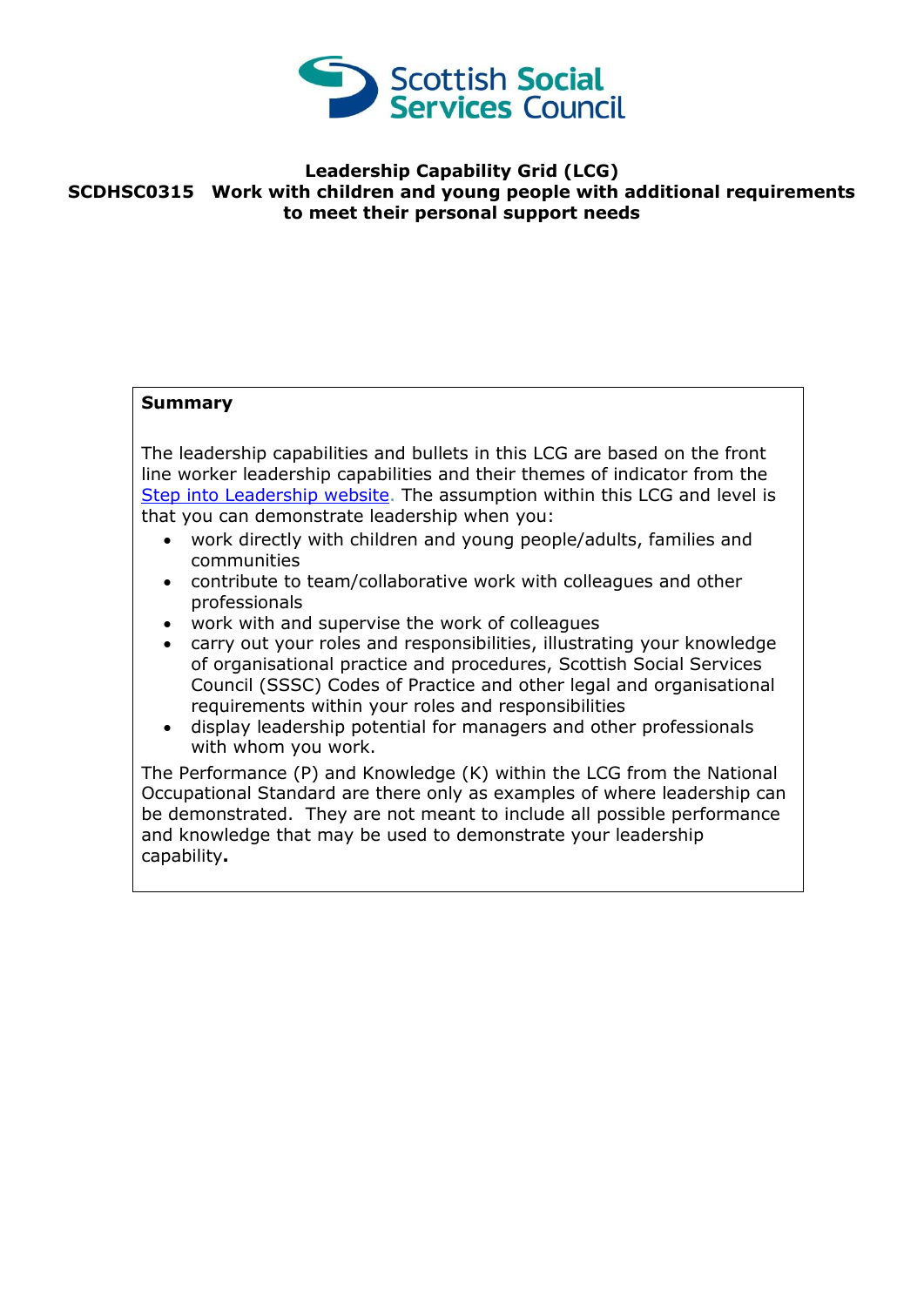

## **Leadership Capability Grid (LCG) SCDHSC0315 Work with children and young people with additional requirements to meet their personal support needs**

| Leadership<br>capabilities         | When working with children and young people with additional<br>requirements to meet their personal support needs you can<br>demonstrate leadership capabilities by:                                                                                                                                                                                                                                                                                                                                                                                                                                                                                                                                                                                                                                                                                                                                                                        |
|------------------------------------|--------------------------------------------------------------------------------------------------------------------------------------------------------------------------------------------------------------------------------------------------------------------------------------------------------------------------------------------------------------------------------------------------------------------------------------------------------------------------------------------------------------------------------------------------------------------------------------------------------------------------------------------------------------------------------------------------------------------------------------------------------------------------------------------------------------------------------------------------------------------------------------------------------------------------------------------|
| <b>Vision</b>                      | Providing a vision for those with whom you work and your organisation when<br>you:<br>• See how best to make a difference when providing active support ( $P1$ , 2-<br>6, 8-12, 17, 19-20, 25-27; K1-5, 11, 16, 24-25, 36, 37-46)<br>• Communicate and promote ownership of the vision when working with<br>children and young people (P1, 2-6, 8-12, 17, 19-20, 25-27; K1-5, 11,<br>16, 24-25, 36, 37-46), planning and evaluation (P7, 9, 11, 18), seeking<br>extra support ( $P13-14$ ; K20) and working with others ( $P11$ , 15, 21-24;<br>K47)<br>• Promote social service values through active participation and<br>personalisation (P1, 2-6, 7-12, 17, 19-20, 25-27; K 1-5, 11, 13-19; 27,<br>29, 37-46) and when working others (P11, 15, 21-24; K47)<br>• See the bigger picture when demonstrating knowledge and practice of<br>organisational, local and national policies and procedures (P7; K6, 8-9,<br>$27 - 28, 33 - 36$ |
| Self-<br>leadership                | Displaying self-leadership when you:<br>• Demonstrate and adapt leadership when working with children and young<br>people with additional requirements to meet their personal support needs<br>(All <b>P</b> ; <b>K</b> 26, 37-47)<br>• Improve own leadership by seeking advice ( $P13-14$ ; K20) and self-<br>reflection ( $P19$ ; K26)<br>• Take intelligent risks when working with children and young people with<br>additional requirements to meet their personal support needs (P8-9, 11;<br>$K40, 38-39, 43, 45-47)$<br>• Demonstrate and promote resilience (P1, 2-6, 8-14, 17, 19-20, 25-27;<br>$K3, 4, 19, 32, 37-47$<br>• Challenge discrimination and oppression $(K1, 4, 29, 31, 39)$                                                                                                                                                                                                                                       |
| <b>Motivating</b><br>and inspiring | Motivating and inspiring others when you:<br>• Inspire people by personal example $(P1, 2-6, 8-14, 17, 19-20, 25-27;$<br>$K14-20, 37-47)$<br>Recognise and value the contribution of others $(P1, 2-6, 8-14, 17, 19-20,$<br>25-27; K9-10, 20, 37-47)<br>• Support the creation of a learning and performance culture ( $P1$ , 5, 10,<br>15-20, 25-27; K16-20, 24, 37-47)                                                                                                                                                                                                                                                                                                                                                                                                                                                                                                                                                                   |
| <b>Empowering</b><br>people        | Empowering people when you:<br>Enable leadership at all levels (P1, 2-6, 8-14, 17, 19-20, 25-27; K8-9;<br>16-20, 37-47)<br>Support the creation of a knowledge and management culture ( $P1$ , 5, 10,<br>15-20, 25-27; K16-20, 24, 37-47)<br>Promote professional autonomy (K16-20, 24-26)                                                                                                                                                                                                                                                                                                                                                                                                                                                                                                                                                                                                                                                 |